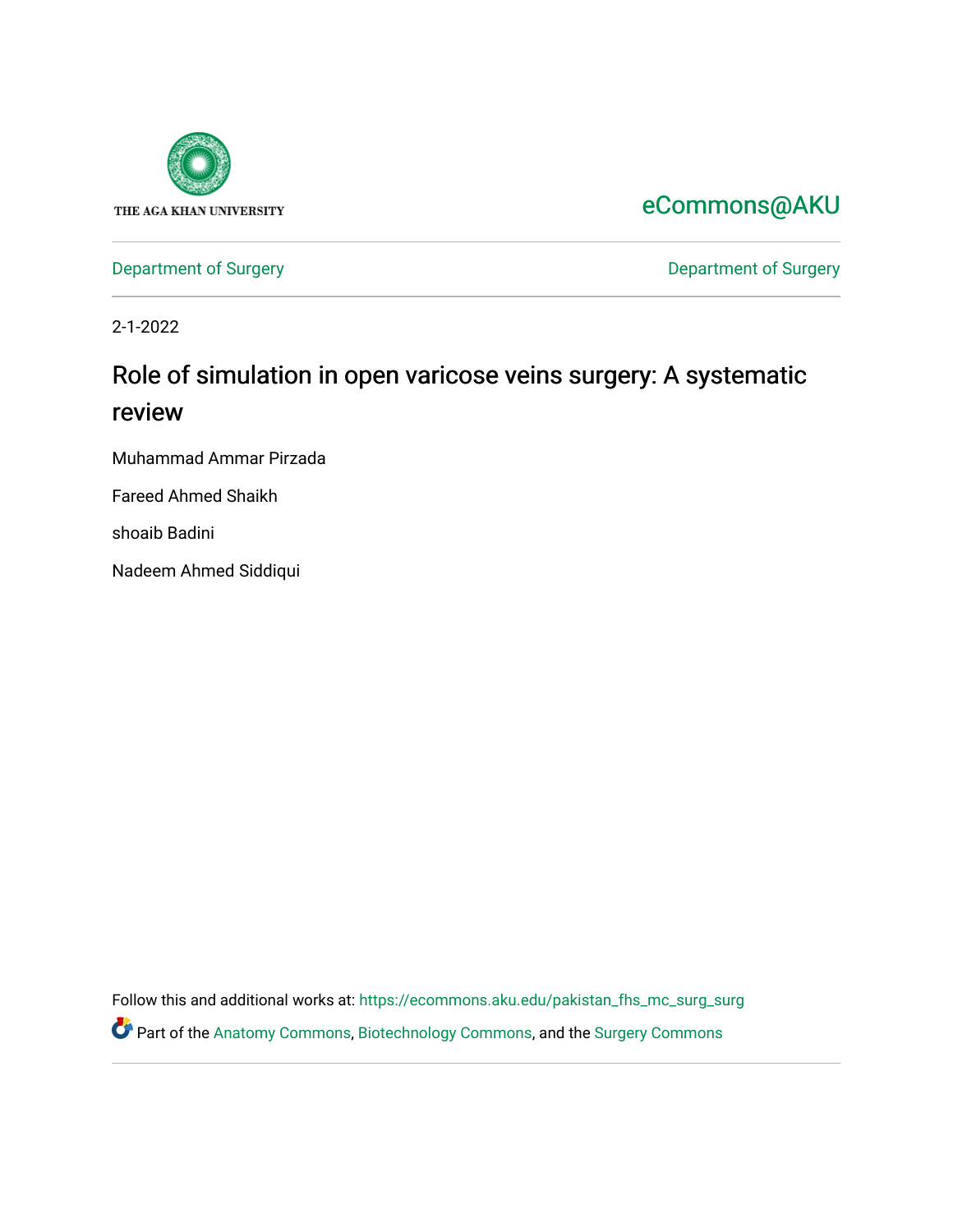# **Role of simulation in open varicose veins surgery: A systematic review**

Muhammad Ammar Pirzada, Fareed Ahmed Shaikh, Shoaib Badini, Nadeem Ahmed Siddiqui

# **Abstract**

**Objective:** To assess the types and effectiveness of simulators present for open varicose vein surgery.

**Method:** The systematic review was conducted at The Aga Khan University Hospital Karachi and comprised studies published from 1st January 2000 to 30th June 2020 related to open varicose vein surgical procedures done on simulators. Databases searched were PubMed, Medline, Google Scholar, Cochrane and Scopus using appropriate key words. The primary outcome of the review was to assess the effectiveness of different types of simulators used for varicose vein surgery.

**Results:** Of the 286 articles found, 6(2%) were included. A variety of simulators ranging from animal models, homemade simulators and commercially designed models with high fidelity options had been used. Technical competence was the major domain assessed in most of the studies 5(83.3%), while 1(16.6%) study focussed on selfassessment. Blinding was done in 4(66.6%) studies for assessment purpose, and videorecording of the trainees' performance was done in 5(83.3%) studies. Most studies 4(66.6%) found the use of simulation to be an effective tool in achieving technical competence.

**Conclusion:** The use of simulation in the training of surgical residents for open varicose vein surgery was found to be beneficial, but most studies were heterogeneous in terms of design, simulator types and study participants. This makes it difficult to establish the superiority of any one type of simulator over the rest. Further research is needed to develop and validate simulators in open varicose vein surgery procedures.

**Keywords:** Simulation training, Surgical education, Surgical training, Varicose vein surgery, Assessment, Saphenofemoral junction disconnection.

### **DOI: https://doi.org/10.47391/JPMA.AKU-10**

### **Introduction**

Acquiring operative skill proficiency is the most important aspect of surgical training. Recently the concept of

Department of Surgery, Aga Khan University Hospital, Karachi, Pakistan. **Correspondence:** Nadeem Ahmed Siddiqui. Emil: nadeem.siddiqui@aku.edu residents; training on real patients has been seriously questioned.1 The 80-hour-a-week regulation has decreased the operating exposure of the surgical trainees, making it imperative to maximise learning in limited time.2 This has been further compounded by shortened duration of surgical residencies.3 Fear of potential lawsuits has also not helped the cause.<sup>4</sup> Lastly, the widely popular approach of minimally invasive surgeries has resulted in endovascular training getting more attention than its open counterpart.5 This has opened an avenue to discuss the emerging role of simulation, particularly for open vascular surgical procedures.

A simulator is a model or a set of equipment designed specifically for training by replicating situations encountered in real life.<sup>6</sup> Globally, there is a major shift in favour of simulation for safe training and fine-tuning of skills.7 Simulators, being cost-effective, readily available, easily commutable and with repeatability of usage, have an edge over other forms of training.<sup>8</sup> It also avoids the ethical dilemma that the trainers might face in terms of putting a patient's safety at stake for training the trainees.9 Another challenge for the trainers is the assessment of a trainee's skill level. Direct observation in operating rooms (ORs) lacks objectivity and is associated with potential limitation of different interpretation between observers for a similar set of skills.10

Varicose veins (VVs) represent a common pathology<sup>11</sup> with reported worldwide prevalence ranging 10-30%.<sup>12,13</sup> Khan et al. reported a prevalence of 34.8% for chronic venous insufficiency (CVI) in Pakistan.14 Traditional treatment has been surgery, which involves saphenofemoral junction disconnection (SFJD) in the groin.15 But now endovascular techniques are gaining popularity for the treatment of VVs.16 The trainees now are more used to the endovenous procedures, resulting in limited exposure to open SFJD. Even with all the advancements and frequent use of endovascular approach, there may be situations where open SFJD needs to be performed. Reluctance of health insurances to cover CVI forces patients to opt for open SFJD which is cheaper than endovenous procedures.17 VVs surgical procedures are associated with potential complications, like intraoperative bleeding, haematoma, groin infections and recurrence. If the operating surgeon has not been trained adequately and had limited exposure to SFJD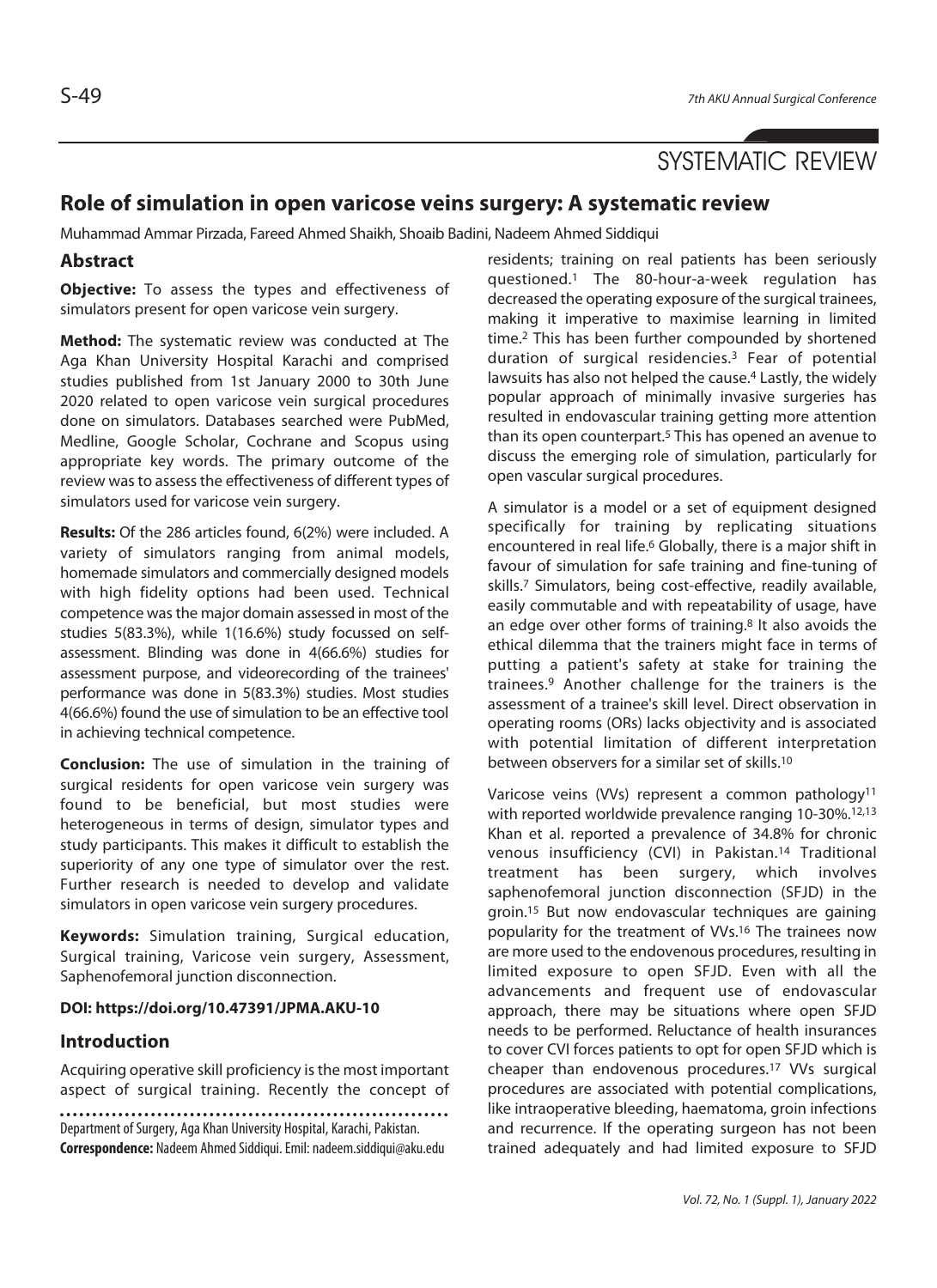during training, the likelihood of having intraoperative and postoperative complication is increased. All of this makes it imperative that the skill of performing VVs surgery be mastered by the trainees.

Use of simulation for open vascular surgery procedures is widely reported. Although different types of simulators with varying fidelity are available but utility of any particular simulator over others is an unexplored area.<sup>18</sup> This poses a problem for surgical educators in deciding the best approach and simulation technique that is cost-effective and ensures performance enhancement for VVs surgery.

The current systematic review was planned to assess literature on the type of simulators available and their effectiveness for technical performance of the trainees in VVs surgery.

# **Materials and Methods**

The systematic review was conducted at The Aga Khan University Hospital Karachi from 30th June 2021 till 30th July 2021 and comprised studies published from January 2000 to June 2020 related to open VVs surgical procedures done on simulators. Using the Preferred Reporting Items for Systematic Reviews and Meta-Analyses (PRISMA) statement,<sup>19</sup> studies were searched on



Figure: Preferred Reporting Items for Systematic Reviews and Meta-Analyses (PRISMA) flow-chart. **included studies were also reviewed.** 

PubMed, Medline, Google Scholar, Cochrane databases and Scopus search engine. Studies, including case reports as well as observational and interventional studies, discussing the scope of simulation in VVs surgery were included. Studies related to simulation in vascular anastomosis or other non-VVs vascular procedures were excluded. Review articles, ongoing studies, unpublished articles and studies that were not published in the English language were also excluded.

The search strategy comprised the population, intervention and outcomes model.20 Population was identified as physicians being trained in the discipline of vascular surgery. Both independent vascular surgeons and trainees were included. The terminologies used for this purpose were "vascular surgery trainees" OR "fellows of vascular surgery" OR "consultant vascular surgery" OR "attending vascular surgeons" AND "open vascular surgical procedures" OR "open vascular surgery". Various simulation models being used for open VVs surgery were considered as the aimed intervention. The terms included were "simulation models" OR "simulation tools" OR "simulation training" OR "simulation in open varicose vein surgery". The outcome was the effectiveness of different types of simulators used for open VVs surgery training. For such outcome, search terms included "effectiveness" OR

> "efficacy" OR "usefulness" OR "Impact" OR "benefits" OR "role" AND "simulator types" OR "simulation in open varicose vein surgery".

> All studies mentioning the role of simulation in VVs surgery irrespective of the type of simulation used were included. Descriptive studies and review articles related to the role of simulation in VVs surgery were excluded. The identified studies using the above-mentioned criteria were reviewed by two independent investigators who thoroughly reviewed the search items. In case of disagreement between the reviewers, an independent third reviewer was invited to address the issue. For initial scanning, the titles of relevant studies were looked at and duplications were excluded. This was followed by rigorous evaluation of abstracts and manuscripts of the finalised studies to complete the process of inclusion. To avoid missing any relevant study, references of all the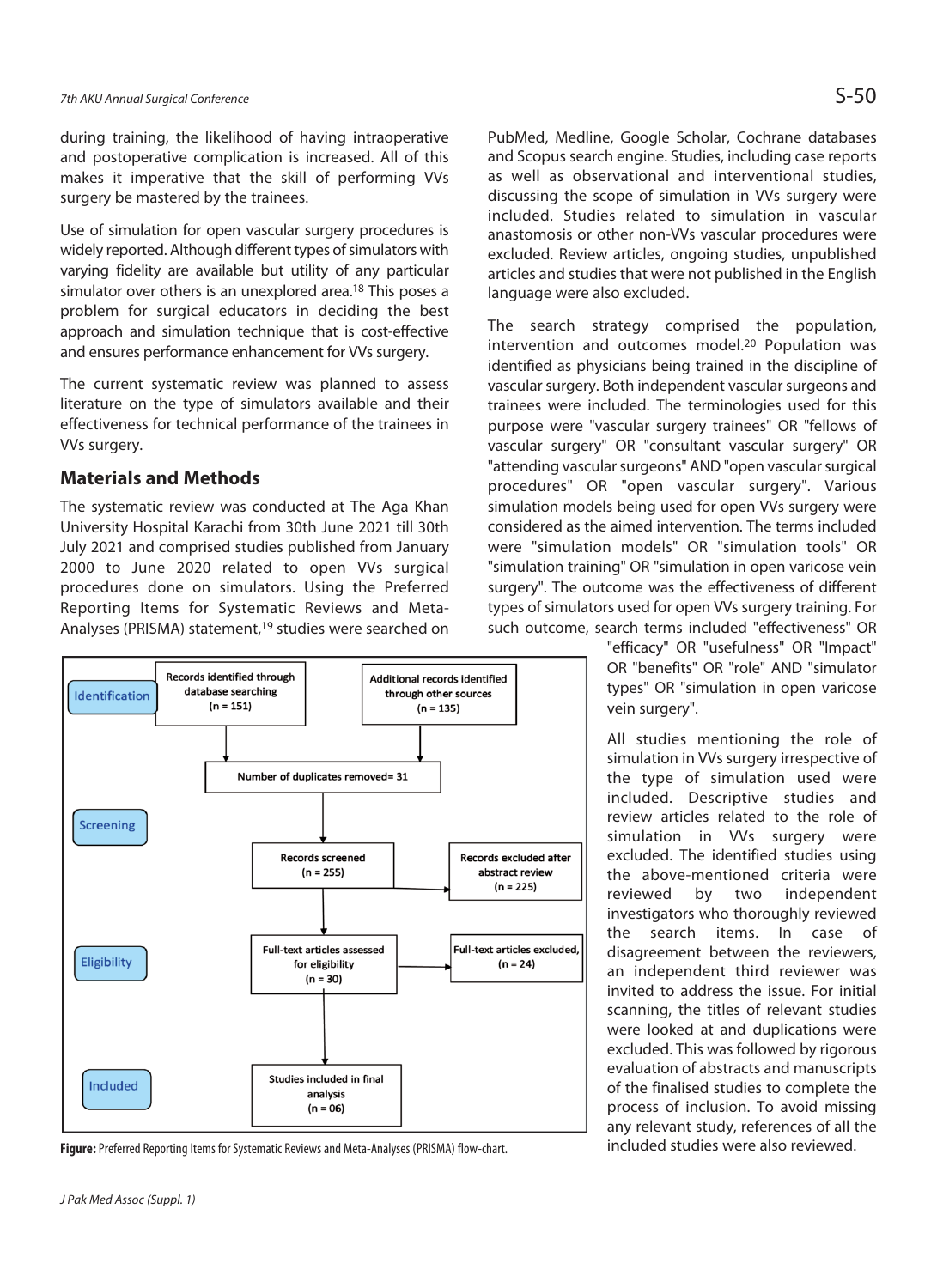The primary outcome was to assess the effectiveness of various simulation models used in VVs surgery training. Data noted on a predesigned template included publication year, details of the publishing journal and authors' names from the selected articles. Variables related to simulation, like the nature of simulator, details of the participants, including their number, training levels, assessment strategies and effectiveness of the simulation models, were also recorded.

The quality of studies was assessed using the validated National Institute of Health (NIH) tool.21

# **Results**

Of the 286 articles found, 151(52.8%) were identified through the databases, while 135(47.2%) were found through other sources, like references of articles identified through database search. After the screening process, 6 (2%) studies were included for detailed review (See PRISMA diagram). Because of the difference in the reported outcomes and heterogeneity in the methodology in different studies, it was not possible to perform meta-analysis.

The mean NIH score of all the included studies was 7.3  $\pm$ 0.372. The mean number of participants was 26.5± 9.725. The level of training, technical capability and surgical experience varied widely18,22-26 (see Table). A variety of simulators ranging from animal models, homemade simulators and commercially designed models with highfidelity options had been used. Technical competence

was the major domain assessed in most of the studies 5 (83.3%), while 1 (16.6%) study focussed on selfassessment. Blinding was done in 4 (66.6%) studies for assessment purpose, and videorecording of the trainees' performance was done in 5 (83.3%) studies. Most studies 4 (66.6%) found the use of simulation to be an effective tool in achieving technical competence. Overall, 3 (50%) studies grouped participants into junior residents, senior residents and consultants.18,24,25

Moorthy et al.24 created an artificial scenario leading to a crisis situation while dissecting the SFJ and the trainee's response in terms of handling the bleeding from the femoral vein was assessed. Performance was individually assessed and feedback was generated. Assessment was two pronged, analysing human factor skills and bleeding control skills. Time management was also considered. Blood loss was investigated as surrogate outcome measure. Two surgeons and a human factors expert assessed the trainees in a blinded manner. Trainees were grouped in two blocks, senior and junior trainees, depending upon the number of SFJDs performed previously.

Beard etal.26 did not specify simulator details while evaluating 33 trainees from the General Surgery department. Five skills, including vessel ligation, were evaluated in a simulation setting. The operative skill of each participant was then investigated during SFJD on two or three occasions by a single surgeon observer. However, the exact nature and construct of the model

| <b>Paper</b>          | Year of<br><b>Publication</b> | Number of<br><b>Participants</b>                            | <b>Type of</b><br><b>Simulation Model</b> | <b>Domain</b><br>Assessed               | <b>Assessment</b><br><b>Done</b> | <b>Assessment</b><br>Tool    | <b>Outcome</b>    | <b>NIH</b><br>Score |
|-----------------------|-------------------------------|-------------------------------------------------------------|-------------------------------------------|-----------------------------------------|----------------------------------|------------------------------|-------------------|---------------------|
|                       |                               |                                                             |                                           |                                         |                                  |                              |                   |                     |
| Pandey <sup>23</sup>  | 2008                          | 42<br>Senior trainees<br>(at the end of training)           | Bespoke synthetic<br>model                | <b>Technical skills</b>                 | yes                              | <b>Modified GRS</b>          | Not reported      |                     |
| Datta <sup>25</sup>   | 2004                          | Total 22<br>Consultants-4<br>Specialist-14<br>Senior HO - 4 | Inanimate synthetic<br>model              | <b>Technical ability</b>                | Yes (blinded)                    | <b>OSATS</b>                 | <b>Beneficial</b> | 8                   |
| Moorthy <sup>24</sup> | 2006                          | Total-20<br>Senior trainee-10<br>Junior trainee-10          | Silicone based<br>synthetic model         | Technical skills /<br>crises management | Yes                              | GRS, NOTECHS<br>rating scale | Beneficial        |                     |
| Pandey <sup>18</sup>  | 2012                          | Total-30<br>Candidates-22<br>Examiner-8                     | Bespoke synthetic model<br>model          | <b>Technical ability</b>                | yes                              | OSATS, ICEPS                 | Not reported      | 7                   |
| Beard <sup>26</sup>   | 2005                          | 33<br><b>General Surgery Trainees</b>                       | Not known                                 | Technical skills                        | Yes, blinded                     | Task specific checklist      | Beneficial        |                     |

**Table:** Summary of articles included in the systematic review.

GRS: Global rating scale, OSATS: Objective structured assessment of technical skills, NOTECHS: Non-technical skills, ICEPS: Imperial College Evaluation of Procedure-Specific Skill.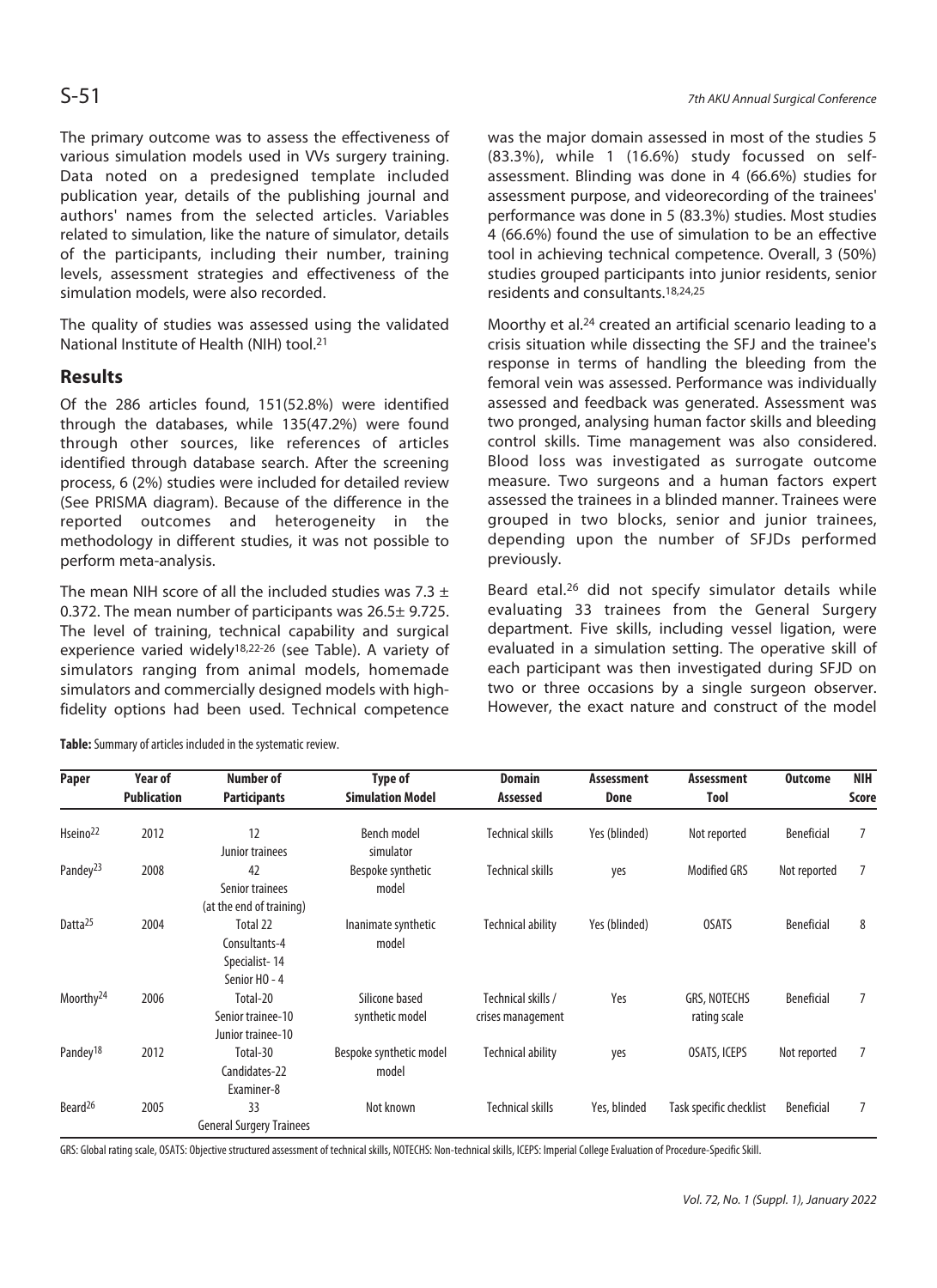used for simulation was not explained. Pandey et al.18,23 in 2 (33.3%)studies used Bespoke synthetic groin models for SFJD.

Different types of validated and partially validated assessment tools were used, like the objective structured assessment of technical skills (OSATS), and the modified global rating scale (GRS).23,24 Beard et al.26 used taskspecific checklist for assessment purpose. Of the total, 3 (50%) studies22,25,26 reported assessors being blinded during assessment of the video recordings. Pandey et al.23 identified significant variability in assessment between the independent observers and trainees assessing themselves as self-assessment. Therefore, the study recommended regular technical feedback during training to ensure improvement in technical performance of the trainees.23

Pandey et al.<sup>18,23</sup> did not highlight the usefulness of simulation, as the objective of both the studies was different and the focus was on participants' selfassessment and establishing comparison of relationship between technical and oral performances.

### **Discussion**

The current review identified some interesting facts regarding the role of simulation in VVs surgery. The development, advancement and use of simulators in endovascular interventions has surpassed the simulation in open vascular surgical procedures.4 The findings point toward the fact that despite VVs surgery being one of the most performed procedures, the work on simulation for residents' training is limited and is further complicated by the fact that almost all the present studies are heterogeneous in nature with different types of simulators used in a limited number of participants.

The objective of a simulator is to create an environment with certain element of fidelity for the behavioural, emotional and cognitive engagement to ensure effective participation, resulting in desirable outcomes.27 The types of simulators ranged from a simple plastic-based synthetic model<sup>25</sup> to a more complex Bespoke model<sup>23</sup> and finally to a very complex simulated operating theatre (SOT).24 The effectiveness of training on simulators of varying fidelity is still a matter of debate.28 Moorthy et al. used SOT with the involvement of an anaesthetist, and focus on blood-loss, realisation of calling for help along with the procedural technicalities showed indirect benefit of simulation. Majority of participants in the study thought of simulation as useful for skill acquisition.24 However, other studies<sup>25,26</sup> also reported simulation as a positive catalyst for the improvement in surgical skills

while using comparatively low-fidelity models. Different types of simulation models were used across all studies. This limitation along with quite a low number of studies on this subject limit the ability to conclude any one model being superior to the others. It can be assumed that the experience of simulation in VVs surgery can be enhanced by using cadaveric models with intact perfusion. These models have been used in certain institutions to enhance the simulation experience for open vascular surgery procedures.29

All the studies included had a wide variation of participants. Even though the numbers ranged from 12 to 42, the experience and designation of these participants were quite variable, ranging from surgical trainees at different years of training from the first year to candidates for European Board Fellowship to consultants already practising independently. With each year of training, the learning needs of the trainees differ and the complexity of the procedures also do not remain the same.17 Lowfidelity simulators, such as bench top plastic models, may appear to be highly useful for junior trainees in the first or second year of their training, but for the senior group of trainees, incorporation of more complex aspects of surgical skills is needed. As of now, there is not enough evidence to ascertain the advantage of high-fidelity over low-fidelity simulators for senior trainees.

Prior exposure to VVs surgery before becoming a part of simulation is another factor to consider in terms of effectiveness of training. Again, there is heterogeneity where Hseino et al.<sup>22</sup> inducted 12 participants in the first and second year of training with no prior exposure to VVs surgery, while Moorthy et al. included only those participants who had done at least 20 cases of SFJD before.24 The trainee's previous exposure can substantially enhance the effectiveness of a simulation, as shown by Moorthy et al.<sup>24</sup> who included more experienced trainees. Similar-level surgical trainees may have different learning experience and variable skill improvement based on the level of familiarity and previous knowledge about VVs surgical procedures.

Almost all the studies considered technical skills improvement as the primary objective and major domain taught and assessed on the simulator. Other than the technical aspect of training, there are other soft skills that are required to ensure optimal performance of surgeons in training, like communication skills, ethical considerations, team dynamics, leadership, task delegation, professionalism, mutual respect, constructive feedback, crises management, realisation of limitations and ability to call for help. Moorthy et al. focussed on these variables.24 Ideally, a simulator should be designed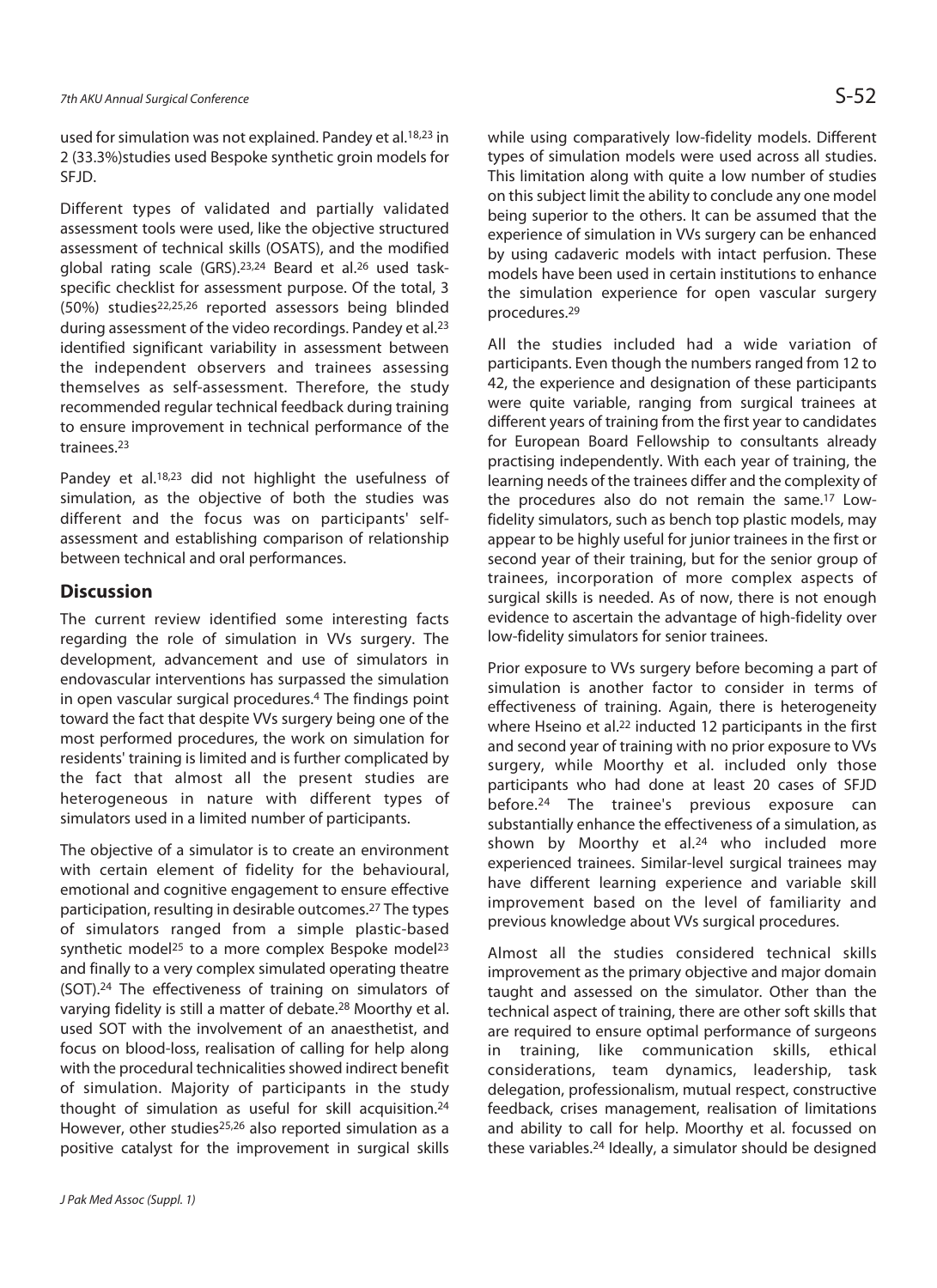in a way that beside addressing the surgical skill component, it should also be able to cater to the requirement of human-factor skills. Realistically though achieving this task has significant technical, financial and logistical challenges. A simulated OR, as used by Moorthy et al.,24 with multiple simulators of varying fidelity specialised in addressing different skills can be a possible answer to this.

Assessment tools also varied among the studies. Majority of the studies used tools for assessment, most frequently OSATS and the Imperial College Evaluation of Procedural Skill (ICEPS), for the evaluation of the participants. GRS was used by most of the studies, which lacks the specificity of evaluating individual procedures.30 Even though a few procedure-specific checklists and OSATS have been developed for VVs surgery, they are not yet validated. Combining GRS and procedure-specific checklists are usually considered to be more valid and reliable assessment tools to improve surgical skills.31

All the studies reported the use of simulation models to be an effective learning tool, but the generalisability of this effectiveness is still debatable. Reported skill improvement should be approached with caution because of non-validated tools being mostly used. The low number of participants with varied experience, different types of simulator models and assessment tools also limits the generalisability of simulator effectiveness.

One of the other limitations of the current review was the fact that most of the studies identified were not very recent, which points towards the need of having more focussed research on the topic. Despite relatively low number of old studies, the quality of the studies was found to be good as suggested by a good NIH score.

# **Conclusions**

The utility of simulation in acquiring and enhancing surgical skills for VVs surgery were noted, but the absence of standardised simulation models, variability in participants' surgical experience and level of training along with the varied assessment strategies make the generalisability of the finding questionable. With the currently available literature, it is difficult to consider any particular type of simulator as a standard against which other simulators can be compared. All current simulators have their advantages and disadvantage, and, thus, development, advancement and validation of more simulators along with the predesigned curriculum are required for training surgeons for open VVs surgery. Similarly, validation of assessment strategies by the development of procedure specific checklists is also the need of the hour.

**Disclaimer:** None.

**Conflict of Interest:** None.

### **Source of Funding:** None.

### **References**

- 1. Davis SS Jr, Husain FA, Lin E, Nandipati KC, Perez S, Sweeney JF. Resident participation in index laparoscopic general surgical cases: impact of the learning environment on surgical outcomes. J Am Coll Surg 2013;216:96-104. doi: 10.1016/j.jamcollsurg.2012.08.014.
- 2. Hutter MM, Kellogg KC, Ferguson CM, Abbott WM, Warshaw AL. The impact of the 80-hour resident workweek on surgical residents and attending surgeons. Ann Surg 2006;243:864-71; discussion 871-5. doi: 10.1097/01.sla.0000220042.48310.66.
- 3. Duschek N, Assadian A, Lamont PM, Klemm K, Schmidli J, Mendel H, et al. Simulator training on pulsatile vascular models significantly improves surgical skills and the quality of carotid patch plasty. J Vasc Surg 2013;57:1148-54. doi: 10.1016/j.jvs.2012.08.109.
- 4. Lawaetz J, Skovbo Kristensen JS, Nayahangan LJ, Van Herzeele I, Konge L, Eiberg JP. Simulation Based Training and Assessment in Open Vascular Surgery: A Systematic Review. Eur J Vasc Endovasc Surg 2021;61:502-9. doi: 10.1016/j.ejvs.2020.11.003.
- 5. Dua A, Koprowski S, Upchurch G, Lee CJ, Desai SS. Progressive shortfall in open aneurysm experience for vascular surgery trainees with the impact of fenestrated and branched endovascular technology. J Vasc Surg 2017;65:257-61. doi: 10.1016/j.jvs.2016.08.075.
- 6. Valentine R, Padhye V, Wormald PJ. Simulation Training for Vascular Emergencies in Endoscopic Sinus and Skull Base Surgery. Otolaryngol Clin North Am 2016;49:877-87. doi: 10.1016/j.otc.2016.02.013.
- 7. Stefanidis D, Sevdalis N, Paige J, Zevin B, Aggarwal R, Grantcharov T, et al. Association for Surgical Education Simulation Committee. Simulation in surgery: what's needed next? Ann Surg 2015;261:846-53. doi: 10.1097/SLA.0000000000000826.
- 8. Martin JA, Regehr G, Reznick R, MacRae H, Murnaghan J, Hutchison C, et al. Objective structured assessment of technical skill (OSATS) for surgical residents. Br J Surg 1997;84:273-8. doi: 10.1046/j.1365-2168.1997.02502.x.
- 9. Issenberg SB, McGaghie WC, Hart IR, Mayer JW, Felner JM, Petrusa ER, et al. Simulation technology for health care professional skills training and assessment. JAMA 1999;282:861-6. doi: 10.1001/jama.282.9.861.
- 10. Ahmed K, Miskovic D, Darzi A, Athanasiou T, Hanna GB. Observational tools for assessment of procedural skills: a systematic review. Am J Surg 2011;202:469-80.e6. doi: 10.1016/j.amjsurg.2010.10.020.
- 11. Campbell B. Varicose veins and their management. BMJ 2006;333:287-92. doi: 10.1136/bmj.333.7562.287.
- 12. Proebstle T, van den Bos R. Endovenous ablation of refluxing saphenous and perforating veins. Vasa 2017;46:159-66. doi: 10.1024/0301-1526/a000610.
- 13. Callam MJ. Epidemiology of varicose veins. Br J Surg 1994;81:167- 73. doi: 10.1002/bjs.1800810204.
- 14. Khan AF, Chaudhri R, Ashraf MA, Mazaffar MS, Zawar-ul-Imam S, Tanveer M. Prevalence and presentation of chronic venous disease in Pakistan: a multicentre study. Phlebology 2013; 28:74- 9. doi: 10.1258/phleb.2012.011122.
- 15. Recek C. Significance of Reflux Abolition at the Saphenofemoral Junction in Connection with Stripping and Ablative Methods. Int J Angiol 2015; 24:249-61. doi: 10.1055/s-0035-1546439.